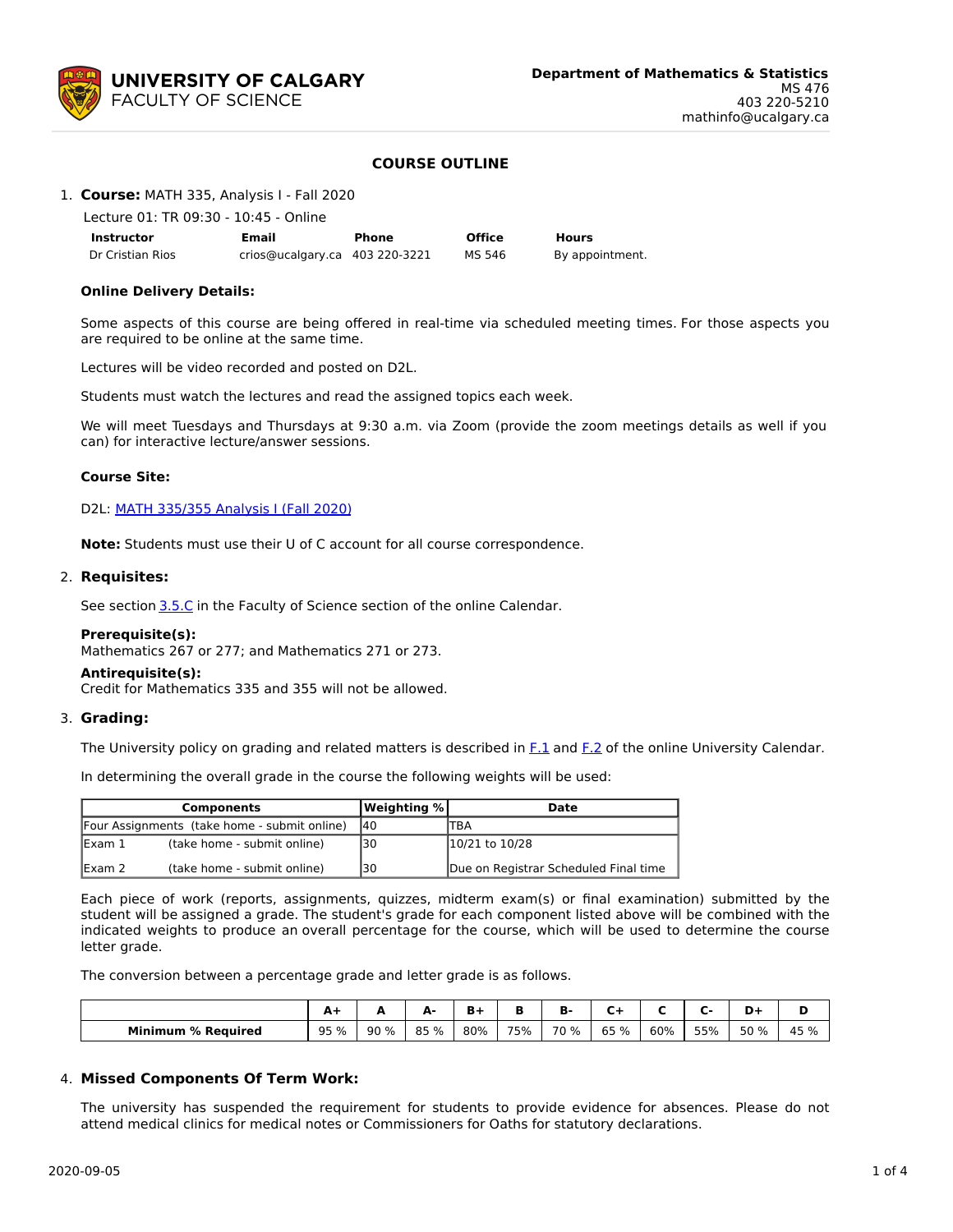In the event that a student legitimately fails to submit any online assessment on time (e.g. due to illness etc...), please contact the course coordinator, or the course instructor if this course does not have a coordinator to arrange for a re-adjustment of a submission date. Absences not reported within 48 hours will not be accommodated. If an excused absence is approved, then the percentage weight of the legitimately missed assignment could also be pro-rated among the components of the course.

# 5. **Scheduled Out-of-Class Activities:**

There are no scheduled out of class activities for this course.

## 6. **Course Materials:**

There are no required textbooks. Free open access resources will be provided:

The text "Foundations of [Mathematical](https://ucalgary-primo.hosted.exlibrisgroup.com/primo-explore/fulldisplay?docid=TN_cdi_askewsholts_vlebooks_9780817682927&context=PC&vid=UCALGARY&lang=en_US&search_scope=EVERYTHING&adaptor=primo_central_multiple_fe&tab=everything&query=any,contains,Foundations%20of%20Mathematical%20Analysis) Analysis" by S. Ponnusamy contains all the topics in the course syllabus and it is freely available through the University Library.

In order to successfully engage in their learning experiences at the University of Calgary, students taking online, remote and blended courses are required to have reliable access to the following technology:

- A computer with a supported operating system, as well as the latest security, and malware updates;
- A current and updated web browser;
- Webcam/Camera (built-in or external);
- Microphone and speaker (built-in or external), or headset with microphone;
- Current antivirus and/or firewall software enabled;
- Stable internet connection.

For more information please refer to the UofC [ELearning](https://elearn.ucalgary.ca/technology-requirements-for-students) online website.

#### 7. **Examination Policy:**

No aids are allowed on tests or examinations.

Students should also read the Calendar, [Section](http://www.ucalgary.ca/pubs/calendar/current/g.html) G, on Examinations.

# 8. **Approved Mandatory And Optional Course Supplemental Fees:**

There are no mandatory or optional course supplemental fees for this course.

# 9. **Writing Across The Curriculum Statement:**

For all components of the course, in any written work, the quality of the student's writing (language, spelling, grammar, presentation etc.) can be a factor in the evaluation of the work. See also Section [E.2](http://www.ucalgary.ca/pubs/calendar/current/e-2.html) of the University Calendar.

Any written materials submitted for grading must be neatly written or typed, and well-organized. Although it is not required, it is preferred if written assignments are typed on LaTeX or a similar mathematics interpreter.

# 10. **Human Studies Statement:**

Students will not participate as subjects or researchers in human studies.

See also **[Section](http://www.ucalgary.ca/pubs/calendar/current/e-5.html) E.5** of the University Calendar.

# 11. **Reappraisal Of Grades:**

A student wishing a reappraisal, should first attempt to review the graded work with the Course coordinator/instructor or department offering the course. Students with sufficient academic grounds may request a reappraisal. Non-academic grounds are not relevant for grade reappraisals. Students should be aware that the grade being reappraised may be raised, lowered or remain the same. See [Section](http://www.ucalgary.ca/pubs/calendar/current/i-3.html) I.3 of the University Calendar.

- a. **Term Work:** The student should present their rationale as effectively and as fully as possible to the Course coordinator/instructor within **ten business days** of either being notified about the mark, or of the item's return to the class. If the student is not satisfied with the outcome, the student shall submit the Reappraisal of Graded Term work form to the department in which the course is offered within 2 business days of receiving the decision from the instructor. The Department will arrange for a reappraisal of the work within the next ten business days. The reappraisal will only be considered if the student provides a detailed rationale that outlines where and for what reason an error is suspected. See sections  $1.1$  and  $1.2$  of the University Calendar
- b. **Final Exam:**The student shall submit the request to Enrolment Services. See [Section](http://www.ucalgary.ca/pubs/calendar/current/i-3.html) I.3 of the University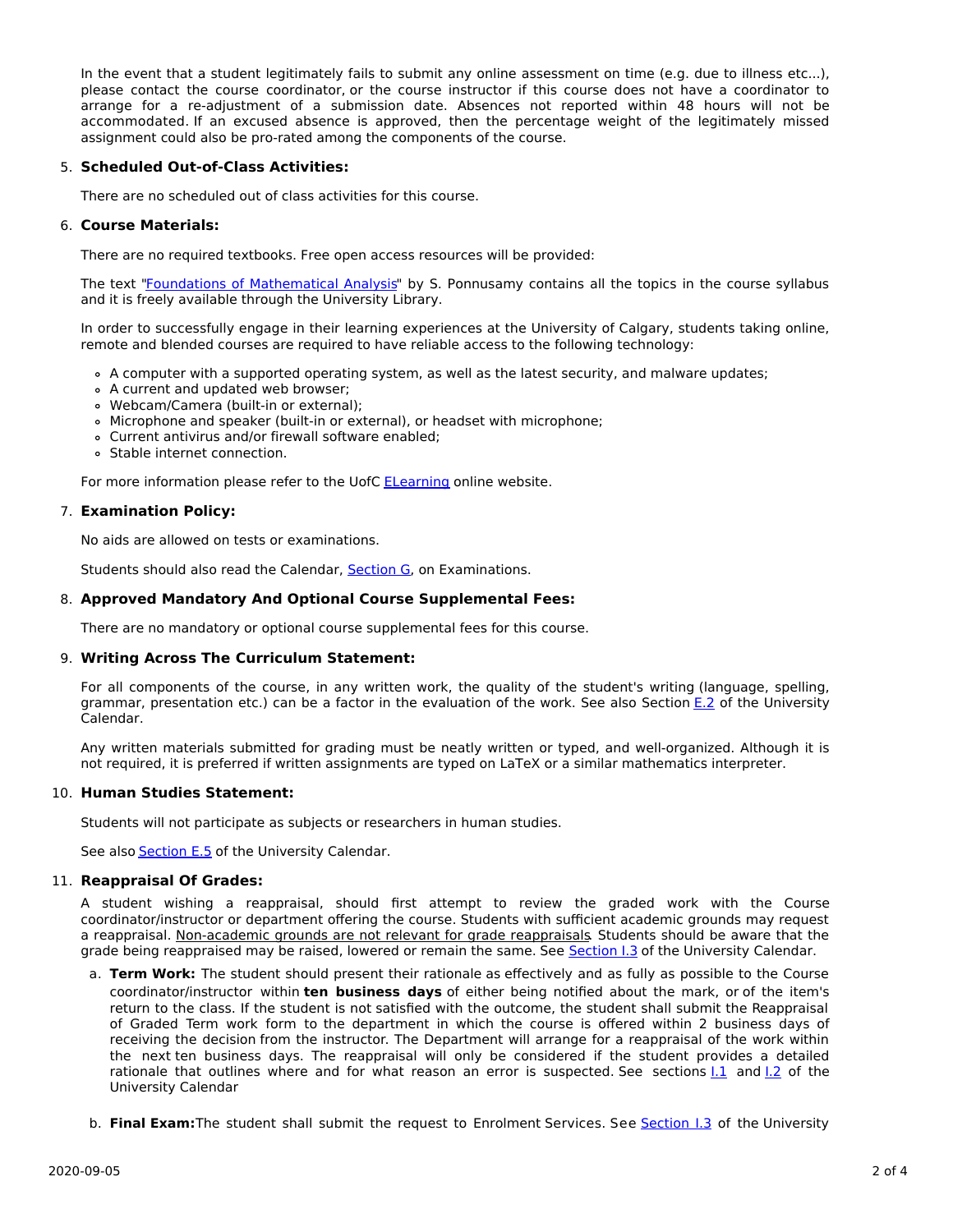Calendar.

# 12. **Other Important Information For Students:**

- a. **Mental Health** The University of Calgary recognizes the pivotal role that student mental health plays in physical health, social connectedness and academic success, and aspires to create a caring and supportive campus community where individuals can freely talk about mental health and receive supports when needed. We encourage you to explore the mental health resources available throughout the university community, such as counselling, self-help resources, peer support or skills-building available through the SU Wellness Centre (Room 370, MacEwan Student Centre, Mental Health [Services](https://www.ucalgary.ca/wellnesscentre/services/mental-health-services) Website) and the Campus Mental Health Strategy website [\(Mental](http://www.ucalgary.ca/mentalhealth) Health).
- b. **SU Wellness Center:** For more information, see [www.ucalgary.ca/wellnesscentre](http://www.ucalgary.ca/wellnesscentre) or call [403-210-9355](tel:4032109355).
- c. **Sexual Violence:** The Sexual Violence Support Advocate, Carla Bertsch, can provide confidential support and information regarding sexual violence to all members of the university community. Carla can be reached by email (sysa@ucalgary.ca) or phone at [403-220-2208](tel:4032202208). The complete University of Calgary policy on sexual violence can be viewed at [\(https://www.ucalgary.ca/policies/files/policies/sexual-violence-policy.pdf\)](https://www.ucalgary.ca/policies/files/policies/sexual-violence-policy.pdf)
- d. **Misconduct:** Academic misconduct (cheating, plagiarism, or any other form) is a very serious offence that will be dealt with rigorously in all cases. A single offence may lead to disciplinary probation or suspension or expulsion. The Faculty of Science follows a zero tolerance policy regarding dishonesty. Please read the sections of the University Calendar under [Section](http://www.ucalgary.ca/pubs/calendar/current/k.html) K. Student Misconduct to inform yourself of definitions, processes and penalties. Examples of academic misconduct may include: submitting or presenting work as if it were the student's own work when it is not; submitting or presenting work in one course which has also been submitted in another course without the instructor's permission; collaborating in whole or in part without prior agreement of the instructor; borrowing experimental values from others without the instructor's approval; falsification/ fabrication of experimental values in a report. **These are only examples**.
- e. **Academic Accommodation Policy:** Students needing an accommodation because of a disability or medical condition should contact Student Accessibility Services in accordance with the procedure for accommodations for students with disabilities available at [procedure-for-accommodations-for-students-with](http://www.ucalgary.ca/policies/files/policies/procedure-for-accommodations-for-students-with-disabilities_0.pdf)disabilities.pdf.

Students needing an accommodation in relation to their coursework or to fulfill requirements for a graduate degree, based on a protected ground other than disability, should communicate this need, preferably in writing, to the Associate Head of the Department of Mathematics & Statistics, Mark Bauer by email bauerm@ucalgary.ca or phone 403-220-4189. Religious accommodation requests relating to class, test or exam scheduling or absences must be submitted no later than **14 days** prior to the date in question. See [Section](http://www.ucalgary.ca/pubs/calendar/current/e-4.html) E.4 of the University Calendar.

- f. **Freedom of Information and Privacy:** This course is conducted in accordance with the Freedom of Information and Protection of Privacy Act (FOIPP). Students should identify themselves on all written work by placing their name on the front page and their ID number on each subsequent page. For more information, see Legal [Services](http://www.ucalgary.ca/legalservices/foip) website.
- g. **Student Union Information:** VP [Academic](http://www.su.ucalgary.ca/contact), Phone: [403-220-3911](tel:4032203911) Email: [suvpaca@ucalgary.ca](mailto:suvpaca@ucalgary.ca). SU Faculty Rep., Phone: [403-220-3913](tel:4032203913) Email: [sciencerep@su.ucalgary.ca](mailto:sciencerep@su.ucalgary.ca). Student [Ombudsman](https://www.ucalgary.ca/ombuds/), Email: [ombuds@ucalgary.ca](mailto:%20ombuds@ucalgary.ca).
- h. **Surveys:** At the University of Calgary, feedback through the Universal Student Ratings of Instruction [\(USRI](http://www.ucalgary.ca/usri)) survey and the Faculty of Science Teaching Feedback form provides valuable information to help with evaluating instruction, enhancing learning and teaching, and selecting courses. Your responses make a difference - please participate in these surveys.
- i. **Copyright of Course Materials:** All course materials (including those posted on the course D2L site, a course website, or used in any teaching activity such as (but not limited to) examinations, quizzes, assignments, laboratory manuals, lecture slides or lecture materials and other course notes) are protected by law. These materials are for the sole use of students registered in this course and must not be redistributed. Sharing these materials with anyone else would be a breach of the terms and conditions governing student access to D2L, as well as a violation of the copyright in these materials, and may be pursued as a case of student academic or [non-academic](https://www.ucalgary.ca/conduct/policy/non-academic-misconduct-policy) misconduct, in addition to any other remedies available at law.